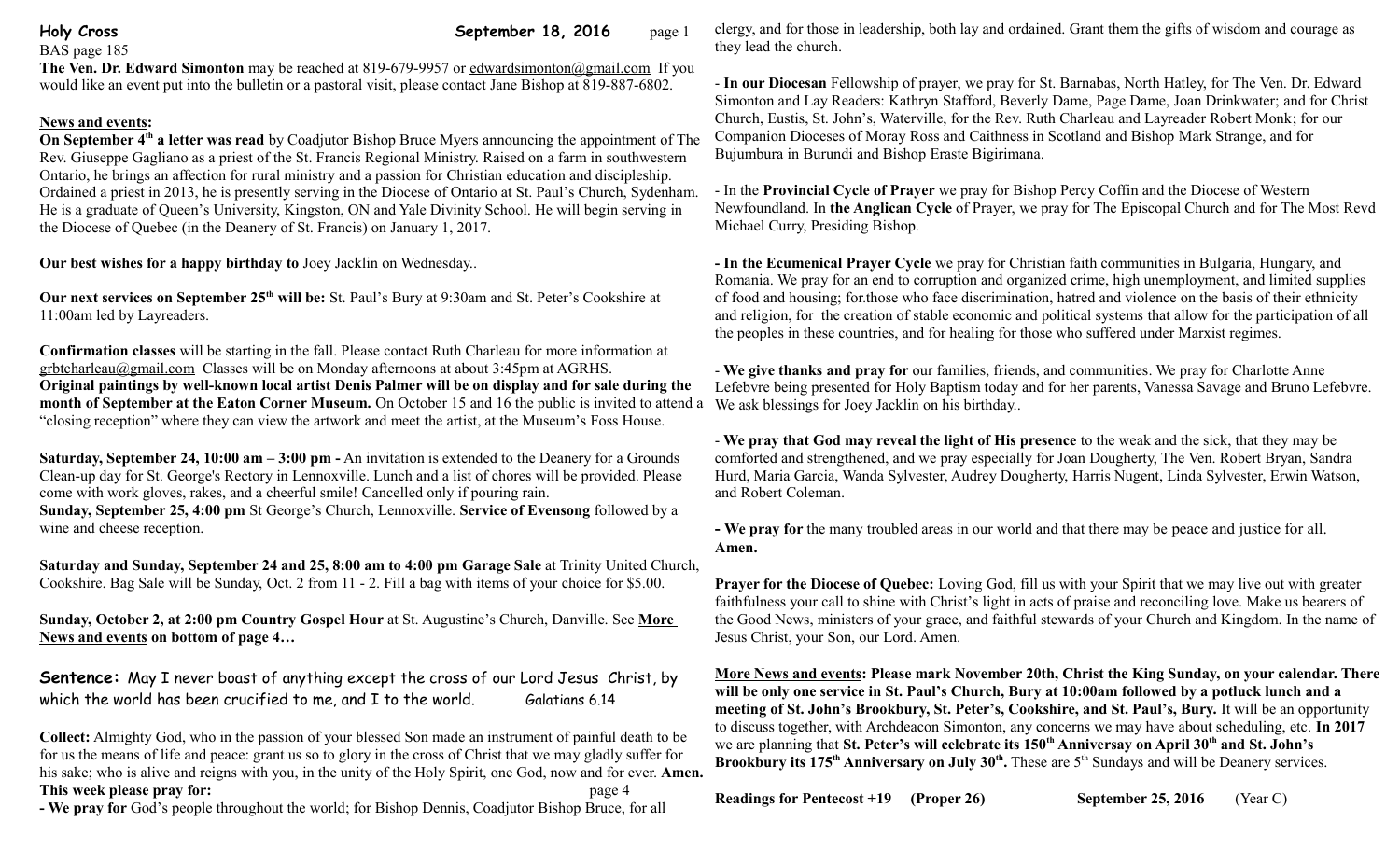**A Reading from the Book of Jeremiah…** The word that came to Jeremiah from the Lord in the tenth year of King Zedekiah of Judah, which was the eighteenth year of Nebuchadrezzar.<sup>2</sup>At that time the army of the king of Babylon was besieging Jerusalem, and the prophet Jeremiah was confined in the court of the guard that was in the palace of the king of Judah, <sup>3</sup>where King Zedekiah of Judah had confined him. <sup>6</sup>Jeremiah said, The word of the Lord came to me:<sup>7</sup>Hanamel son of your uncle Shallum is going to come to you and say, "Buy my field that is at Anathoth, for the right of redemption by purchase is yours."<sup>8</sup>Then my cousin Hanamel came to me in the court of the guard, in accordance with the word of the Lord, and said to me, "Buy my field that is at Anathoth in the land of Benjamin, for the right of possession and redemption is yours; buy it for yourself." Then I knew that this was the word of the Lord. <sup>9</sup>And I bought the field at Anathoth from my cousin Hanamel, and weighed out the money to him, seventeen shekels of silver.<sup>10</sup>I signed the deed, sealed it, got witnesses, and weighed the money on scales.<sup>11</sup>Then I took the sealed deed of purchase, containing the terms and conditions, and the open copy;<sup>12</sup>and I gave the deed of purchase to Baruch son of Neriah son of Mahseiah, in the presence of my cousin Hanamel, in the presence of the witnesses who signed the deed of purchase, and in the presence of all the Judeans who were sitting in the court of the guard.<sup>13</sup>In their presence I charged Baruch, saying,<sup>14</sup>Thus says the Lord of hosts, the God of Israel: Take these deeds, both this sealed deed of purchase and this open deed, and put them in an earthenware jar, in order that they may last for a long time.<sup>15</sup>For thus says the Lord of hosts, the God of Israel: Houses and fields and vineyards shall again be bought in this land. *Jeremiah 32:1-3a, 6-15* 

**Psalm 91:1-6, 14-16 (**BAS page 828 )

**A Reading from the First Letter of Paul to Timothy…**<sup>6</sup>Of course, there is great gain in godliness combined with contentment;<sup>7</sup> for we brought nothing into the world, so that we can take nothing out of it;<sup>8</sup> but if we have food and clothing, we will be content with these.<sup>9</sup>But those who want to be rich fall into temptation and are trapped by many senseless and harmful desires that plunge people into ruin and destruction.<sup>10</sup>For the love of money is a root of all kinds of evil, and in their eagerness to be rich some have wandered away from the faith and pierced themselves with many pains.<sup>11</sup>But as for you, man of God, shun all this; pursue righteousness, godliness, faith, love, endurance, gentleness.<sup>12</sup>Fight the good fight of the faith; take hold of the eternal life, to which you were called and for which you made the good confession in the presence of many witnesses. <sup>13</sup>In the presence of God, who gives life to all things, and of Christ Jesus, who in his testimony before Pontius Pilate made the good confession, I charge you<sup>14</sup>to keep the commandment without spot or blame until the manifestation of our Lord Jesus Christ,<sup>15</sup>which he will bring about at the right time—he who is the blessed and only Sovereign, the King of kings and Lord of lords.<sup>16</sup>It is he alone who has immortality and dwells in unapproachable light, whom no one has ever seen or can see; to him be honor and eternal dominion. Amen.<sup>17</sup>As for those who in the present age are rich, command them not to be haughty, or to set their hopes on the uncertainty of riches, but rather on God who richly provides us with everything for our enjoyment.<sup>18</sup>They are to do good, to be rich in good works, generous, and ready to share,<sup>19</sup>thus storing up for themselves the treasure of a good foundation for the future, so that they may take hold of the life that really is life. *1 Timothy 6:6-19*

**The Holy Gospel of our Lord Jesus Christ according to Luke…**Jesus said, <sup>19</sup>"There was a rich man who was dressed in purple and fine linen and who feasted sumptuously every day.<sup>20</sup>And at his gate lay a poor man named Lazarus, covered with sores,<sup>21</sup>who longed to satisfy his hunger with what fell from the rich man's table; even the dogs would come and lick his sores.<sup>22</sup>The poor man died and was carried away by the angels to be with Abraham. The rich man also died and was buried.<sup>23</sup>In Hades, where he was being

tormented, he looked up and saw Abraham far away with Lazarus by his side.<sup>24</sup>He called out, 'Father Abraham, have mercy on me, and send Lazarus to dip the tip of his finger in water and cool my tongue; for I am in agony in these flames.'<sup>25</sup>But Abraham said, 'Child, remember that during your lifetime you received your good things, and Lazarus in like manner evil things; but now he is comforted here, and you are in agony.<sup>26</sup>Besides all this, between you and us a great chasm has been fixed, so that those who might want to pass from here to you cannot do so, and no one can cross from there to us.'<sup>27</sup>He said, 'Then, father, I beg you to send him to my father's house—<sup>28</sup>for I have five brothers—that he may warn them, so that they will not also come into this place of torment.'<sup>29</sup>Abraham replied, 'They have Moses and the prophets; they should listen to them.'<sup>30</sup>He said, 'No, father Abraham; but if someone goes to them from the dead, they will repent.'<sup>31</sup>He said to him, 'If they do not listen to Moses and the prophets, neither will they be convinced even if someone rises from the dead.'" *Luke 16:16-31*

**Reflection:** Jesus addresses the price of worldly wealth, its value, and the ultimate unintended consequences of riches. The rich man's bounty does him no good in eternity. He lives for comfort and pleasure in this life. He callously ignores the poor suffering at his door. And because our merciful God is also a just God, in the netherworld the rich man is in torment. In a dramatic metaphor, Jesus pictures the patriarch Abraham refusing even a drop of water to ease the rich man's suffering. The lesson: an earthly life without love buys and eternity without love. It is the ultimate poverty of riches.

Jesus addresses his remarks, not only to his immediate listeners, but to unborn generations: *If they will not listen to Moses and the prophets, neither will they be persuaded if someone should rise from the dead.* Jesus does not demand that we take a vow of poverty. But he does demand that we love God with our whole heart and our neighbour as ourselves. Love of God and neighbour are the only riches that ever really count. And we get them all for free. They were bought for us by the life, death and Resurrection of Jesus. There is no poverty in these riches. They are a priceless gift of grace that keeps giving and giving. The best part; the more we spend these riches, the more we have… ours for the asking, ours for eternity. – David Sellery

**Chuckles: It seems the US Federal Aviation Administration (FAA) has a unique device** for testing the strength of windshields on airplanes. The device is a gun that launches a dead chicken at a plane's windshield at approximately the speed the plane flies.

The theory is that if the windshield doesn't crack from the carcass impact, it'll survive a real collision with a bird during flight. It seems the British were very interested in this and wanted to test a windshield on a brand new, speedy locomotive they're developing.

They borrowed the FAA's chicken launcher, loaded the chicken and fired. The ballistic chicken shattered the windshield, went through the engineer's chair, broke an instrument panel and embedded itself in the back wall of the engine cab. The British were stunned and asked the FAA to recheck the test to see if everything was done correctly.

The FAA reviewed the test thoroughly and had one recommendation: "Use a thawed chicken."

**Church Signs: In the dark?** Follow the Son. **Running low on faith?** Stop in for a fill-up. **If you can't sleep, don't count sheep.** Talk to the Shepherd. **Don't wait for the hearse** to take you to church.